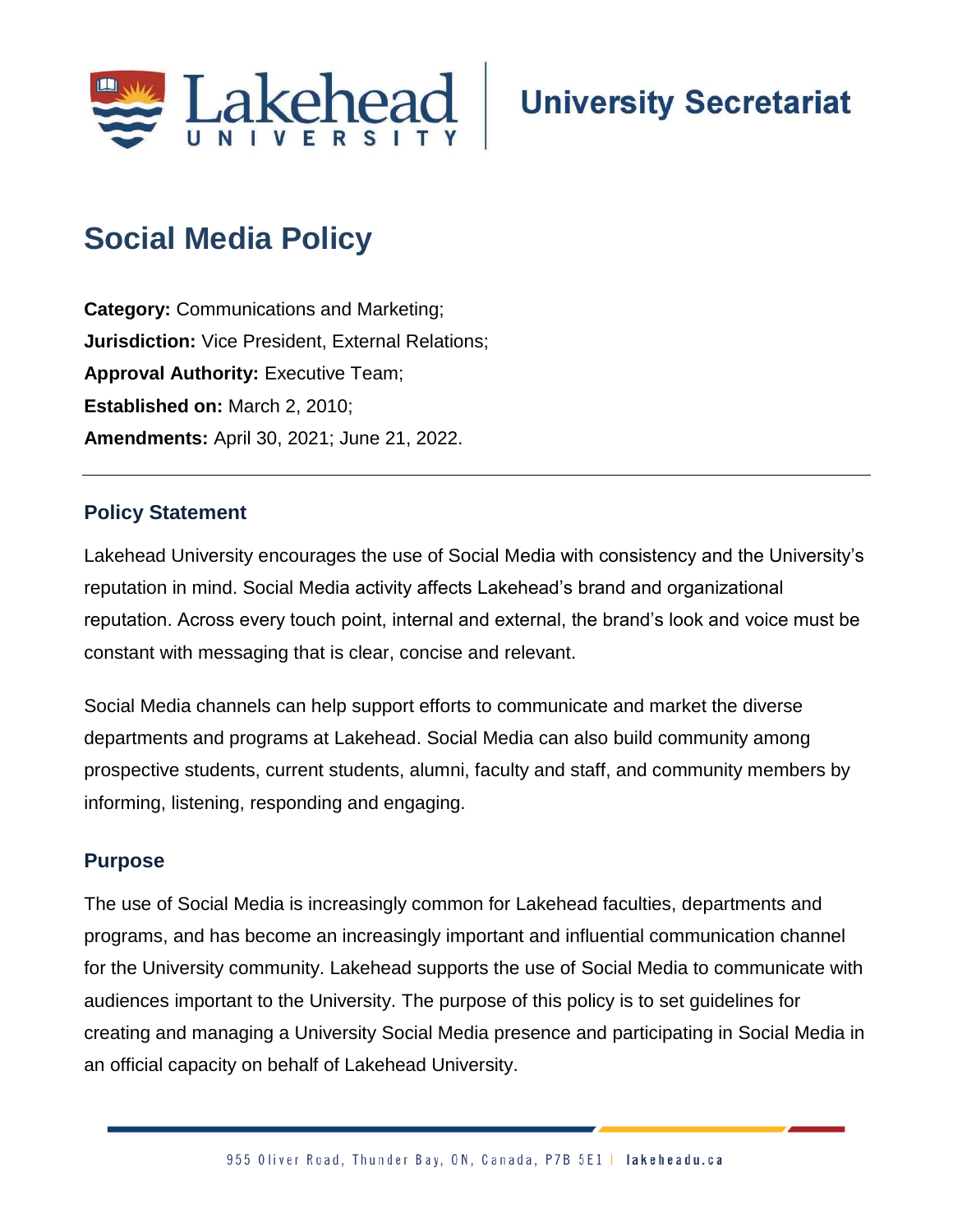## **Scope**

This policy applies to all social media accounts created by the University Community for the official business purposes of the University, including but not limited to faculty, departments, programs, and units. Therefore this policy applies to all University Community Members who utilize social media for communication in conjunction with representing Lakehead.

Although this policy does not apply to University Community Members' private Social Media accounts, such activity may also be a reflection of the Lakehead brand and affect Lakehead's interests, and is therefore subject to Lakehead's Employee Code of Conduct and other applicable policies— whether or not such activity relies on Lakehead's Technology Services Centre resources.

## **Policy**

University Community Members who intend to create a Social Media account for communication in conjunction with representing the University must apply using the process set out in the Social Media Procedures.

University Community Members with existing Social Media accounts for communication in conjunction with representing the University must follow this policy, and the processes set out in the Social Media Procedures and Lakehead's Brand Guidelines.

# **Content and Branding for University Social Media**

University Community Members granted approval to use Social Media accounts in accordance with this policy must follow the content and branding procedures set out in the Social Media Procedures and Lakehead's Brand Guidelines.

# **Definitions**

For the purposes of this policy and associated procedures the following definitions apply: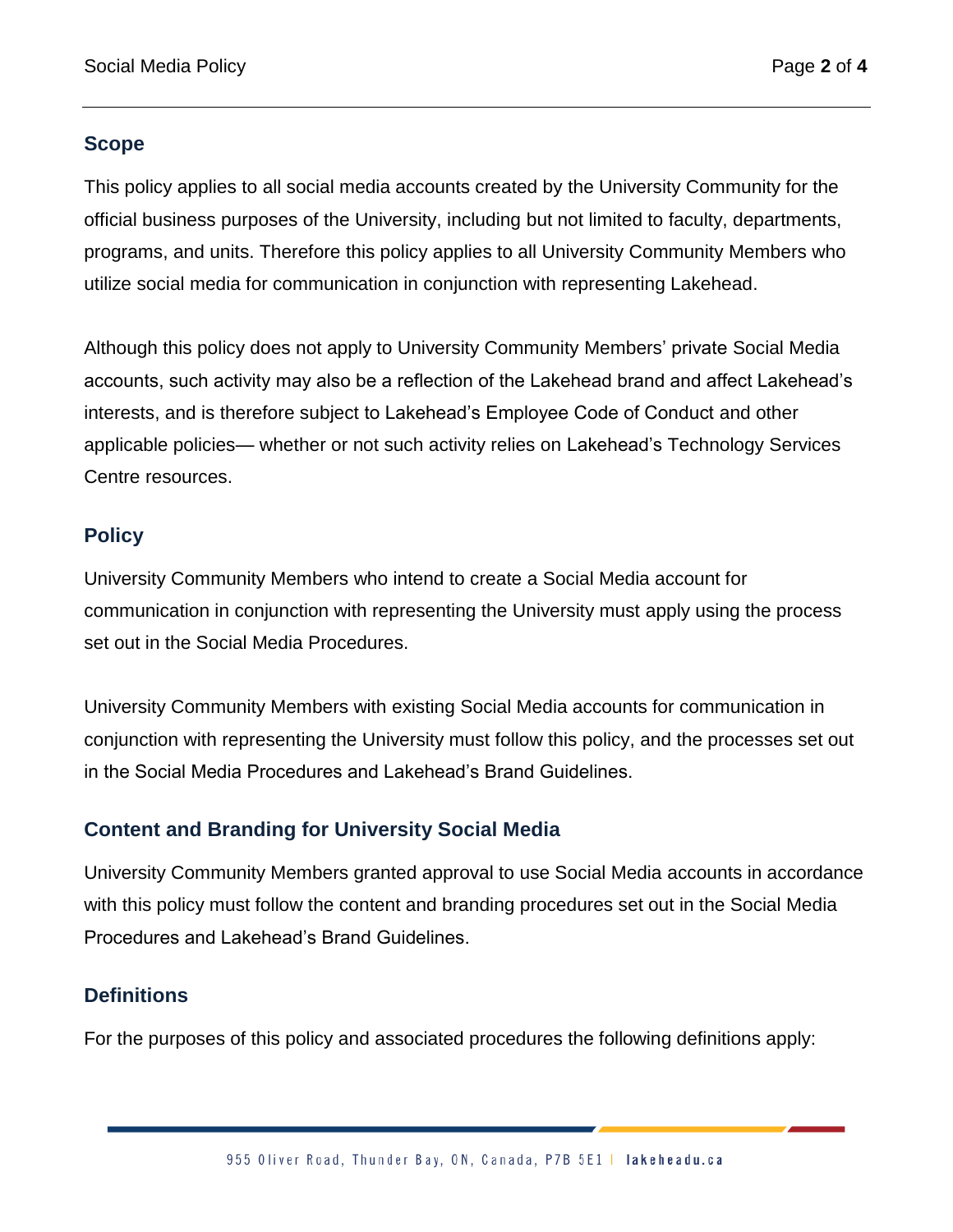"**Lakehead**" or "**University**" means Lakehead University.

"**Social Media**" refers to social sharing services that facilitate user-generated content and conversation over the Internet, including but not limited to Facebook, Twitter, Instagram, YouTube, SnapChat, LinkedIn.

"**University Community**" or "**University Community Members**" means all faculty, staff, agents, contractors, and volunteers of Lakehead University.

## **Policy Adherence**

Failure to follow this policy or associated procedures may result in consequences such as:

- proceeding under the Employee Code of Conduct or the Student Code of Conduct; or
- revocation of the use of Lakehead's brand.

Lakehead University may delete any Social Media account used for communication in conjunction with representing the University, for any reason, including if it is no longer being monitored or actively used.

**Review Period**: 3 years;

**Next Review Period**: 2024-2025;

**Related Policies and Procedures**: Social Media Procedures – attached; [Lakehead's Brand](https://www.lakeheadu.ca/faculty-and-staff/departments/services/marketing-communications/marketing/brand-guidelines)  [Guidelines;](https://www.lakeheadu.ca/faculty-and-staff/departments/services/marketing-communications/marketing/brand-guidelines) Code of Computing Conduct;

**Policy Superseded by this Policy**: Participation in Social Media Applications for Marketing and Communications Policy (previously named).

The University Secretariat manages the development of policies through an impartial, fair governance process, and in accordance with the Policy Governance Framework. Please contact the University Secretariat for additional information on University policies and procedures and/or if you require this information in another format: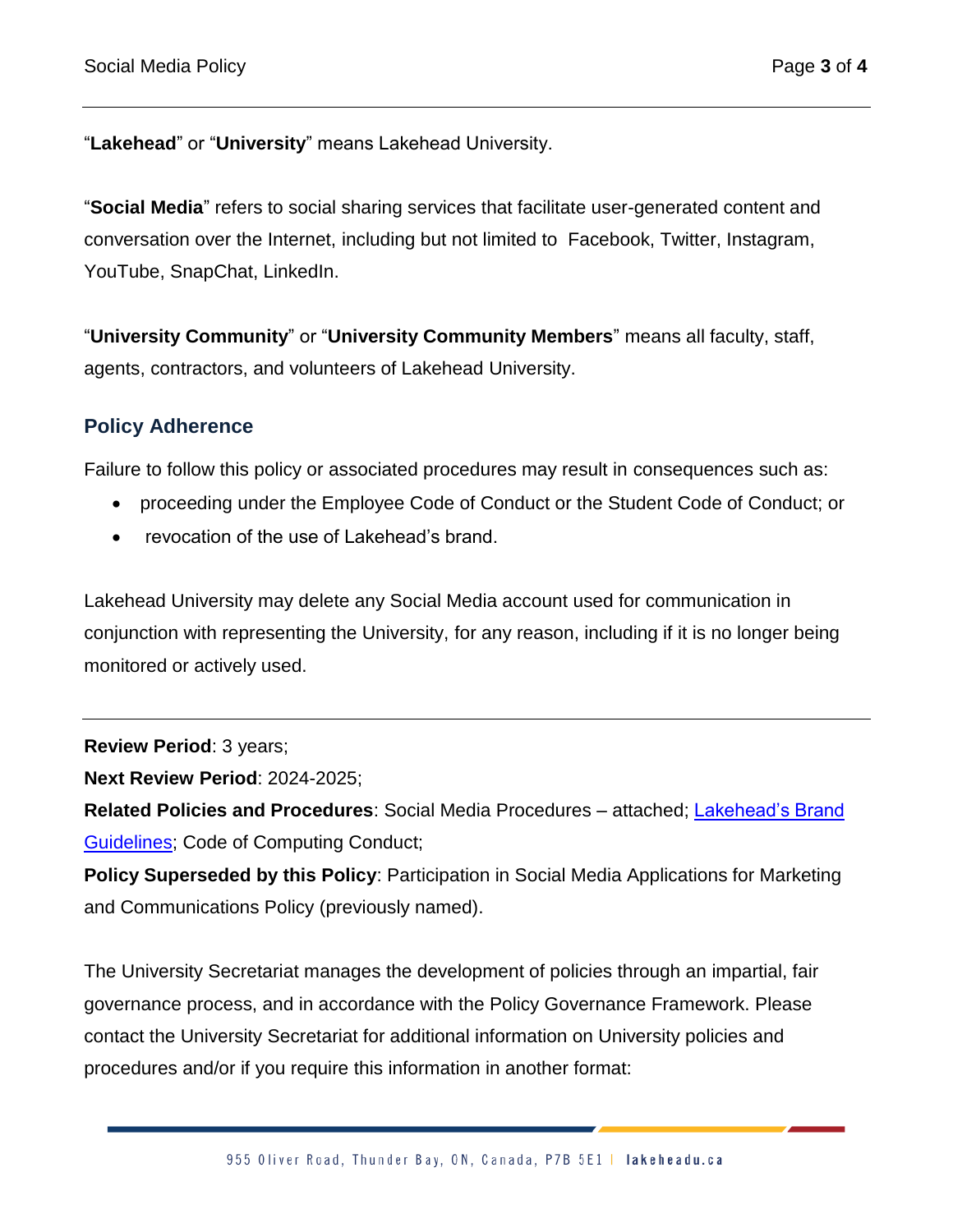Open: Monday through Friday from 8:30am to 4:30pm; Location: University Centre, Thunder Bay Campus, Room UC2002; Phone: 807-343-8010 Ext. 7929 or Email: [univsec@lakeheadu.ca.](mailto:univsec@lakeheadu.ca)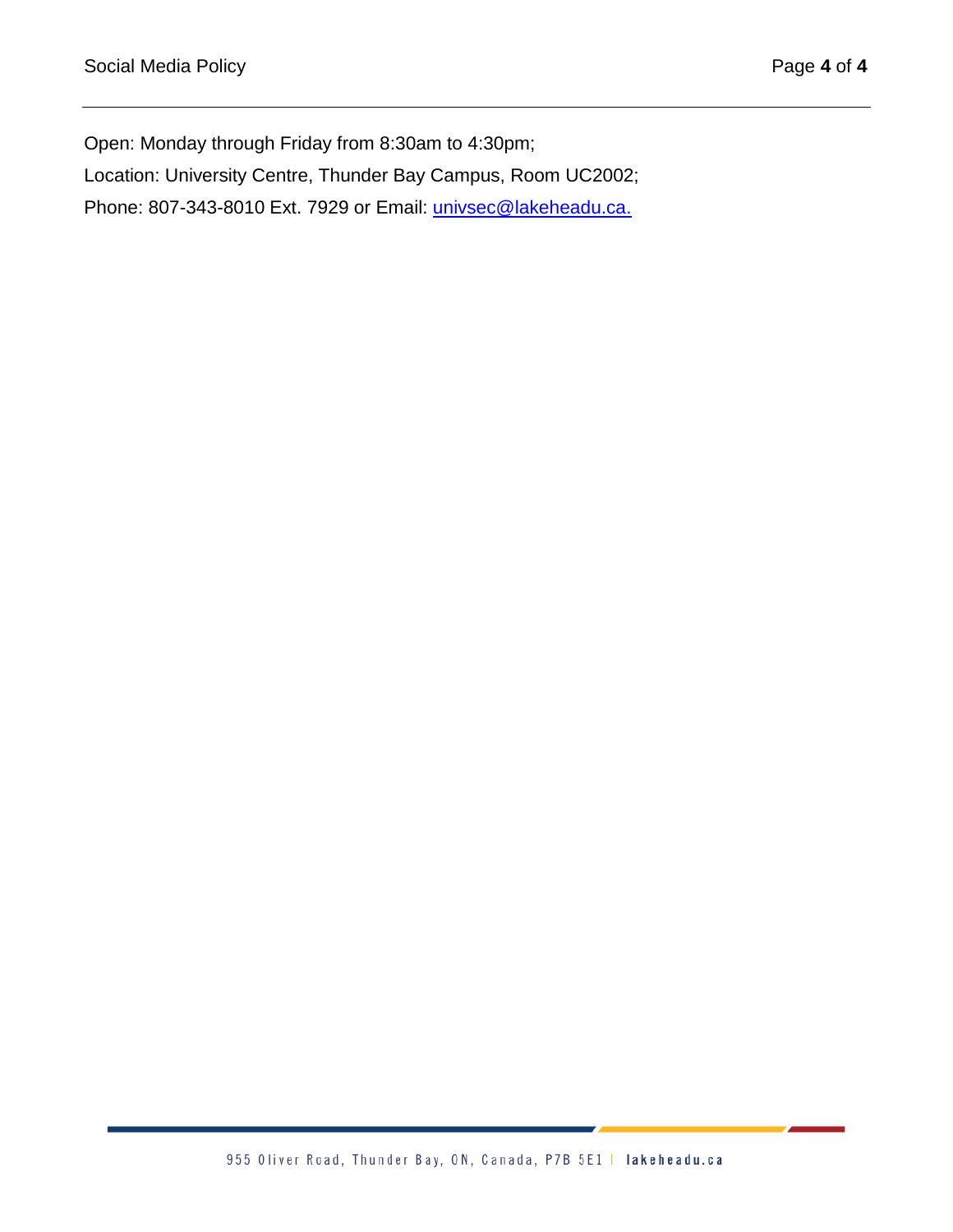

# **Social Media Procedures**

**Category:** Communications and Marketing; **Jurisdiction:** Communications, Marketing, and Web Development Director; **Approval Authority:** Vice President, External Relations; **Established on:** June 21, 2022; **Amendments:** None.

### **Purpose**

The purpose of these procedures is to establish the process for creating and managing a University Social Media presence and participating in Social Media in an official capacity on behalf of Lakehead University.

#### **Scope**

These procedures apply to all Social Media accounts created by the University Community for the official business purposes of the University, including but not limited to faculty, departments, programs, and units. Therefore these procedures apply to all University Community Members who create or utilize Social Media for communication in conjunction with representing Lakehead.

Although these procedures do not apply to University Community Members' private Social Media accounts, such activity may also be a reflection of the Lakehead brand and affect Lakehead's interests, and is therefore subject to Lakehead's Employee Code of Conduct and Code and other applicable policies— whether or not such activity relies on Lakehead's Technology Services Centre resources.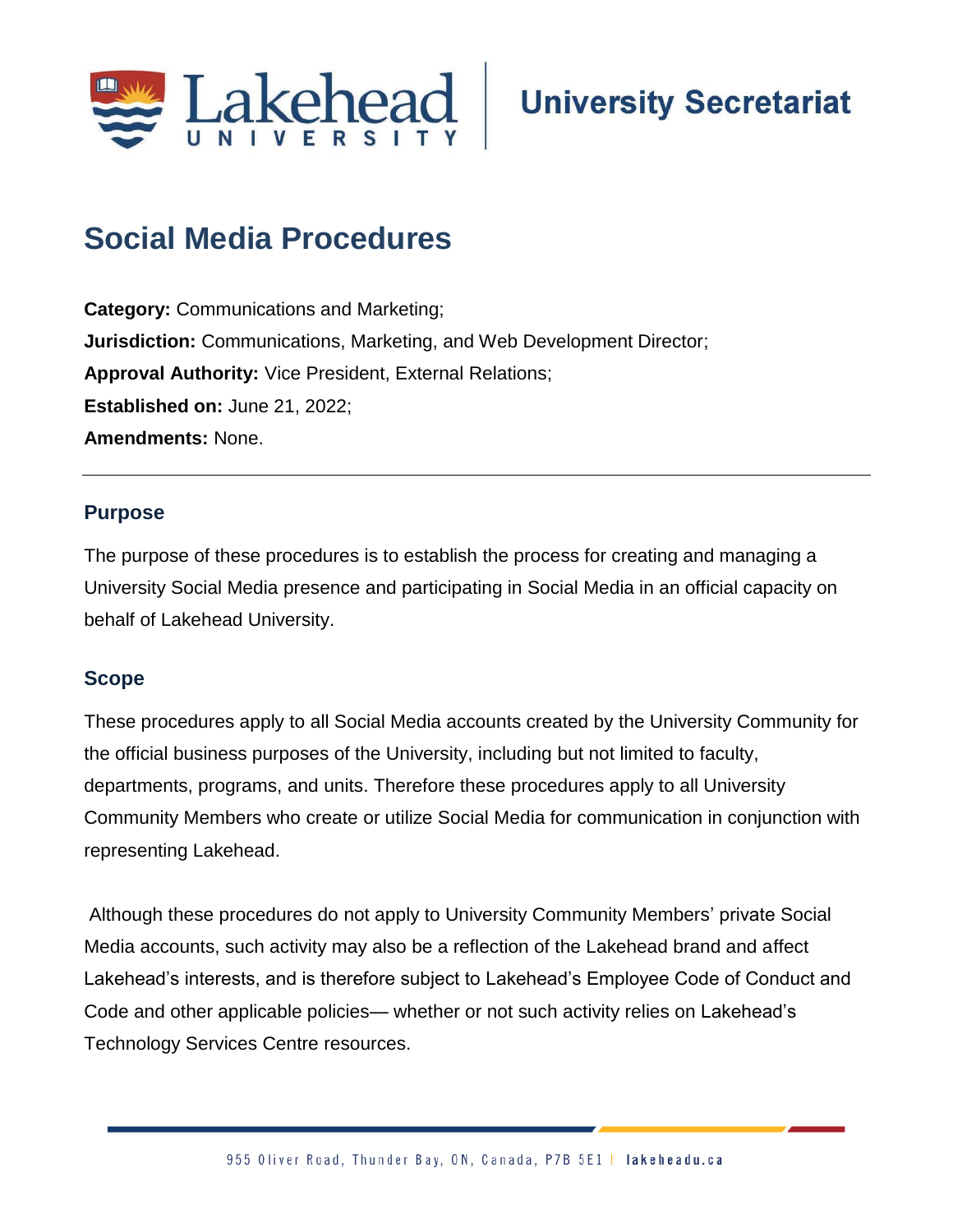# **Procedures**

### **A. Procedures for Creating or Registering a Social Media Account**

- 1) Employees must obtain the following approvals:
	- permission from their supervisor to use Social Media on behalf of Lakehead's unit, department, or faculty; and
	- Approval from the Communications, Marketing and Web Development unit to use the Lakehead logo. Approval may be requested by emailing the Marketing and Branding Associate, External Relations. Once approval is obtained, Communications and Marketing will provide Administrators with a Lakehead logo for use on their Social Media account.
- 2) Accounts must have two or more Administrators approved by the Employee's supervisor, and be linked to a Lakehead email. At least one Administrator must be a University employee.
- 3) The following information must be provided to Communications, Marketing and Web Development so they can communicate recommendations and best practices with Administrators, and keep their Social Media database updated:
	- names and contact information of the Administrators
	- Social Media account URL
- 4) Develop a [Social Media strategy](https://www.lakeheadu.ca/faculty-and-staff/departments/services/marketing-communications/social) for each profile/page. Contact Communications, Marketing and Web Development for resources to assist in development or if you have any questions.

## **B. Content and Branding for University Social Media Accounts**

Account Administrators must administer Social Media Accounts in accordance with the following content and branding standards:

1) Profile designs, background graphics, and all graphics shared on a Lakehead-affiliated account must follow [Lakehead's Brand Guidelines.](https://www.lakeheadu.ca/faculty-and-staff/departments/services/marketing-communications/marketing/brand-guidelines)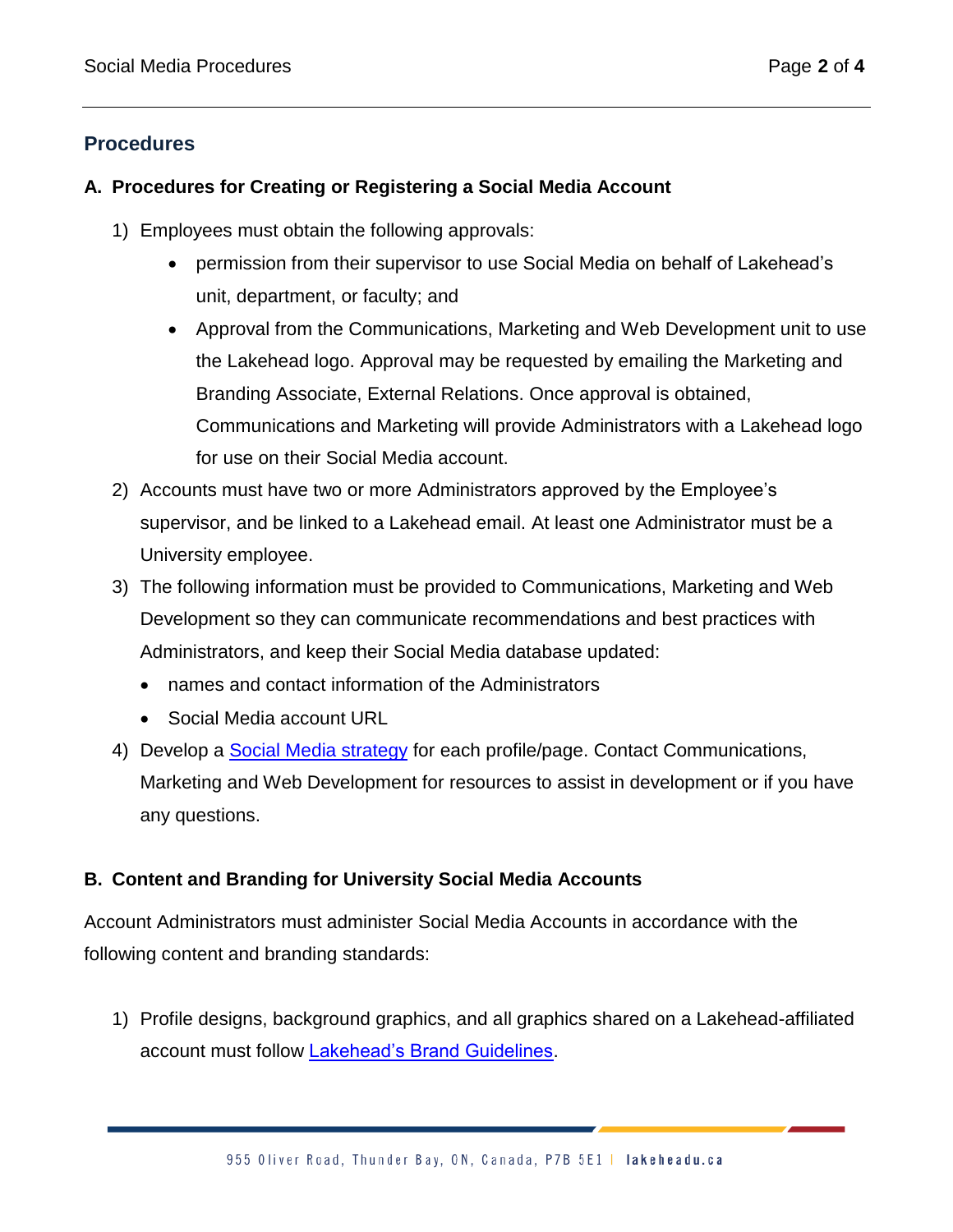- 2) Administrators shall not post, and must remove, inappropriate, offensive and/or illegal content in accordance with Lakehead's Employee Code of Conduct, Student Code of Conduct, and other applicable policies.
- 3) Administrators of an official University Social Media channel must not engage in personal activity under the guise of an official University Social Media channel.
- 4) Only public information may be posted on official University Social Media channels. University Social Media channels should not be used for the communication of business transactions, including credit card or payment information, educational records, medical records, or other confidential information.
- 5) Administrators must obtain permission from individuals prior to posting their photo or comment on a Social Media account.
- 6) Administrators are encouraged to link to source material whenever possible. This will reduce the spread of misinformation and help drive traffic.

The Communications, Marketing and Web Development unit may delete any Lakeheadaffiliated social media account if it is no longer being monitored or actively used.

# **Implementation of Social Media Policy and Procedures**

For guidance with respect to implementation of the Social Media Policy and Procedures, please click here [to view the Social Media Guidelines.](https://www.lakeheadu.ca/faculty-and-staff/departments/services/marketing-communications/social/guidelines)

**Review Period:** 3 years

**Next Review Period:** 2024-2025;

**Related Policies and Procedures:** Social Media Policy; [Lakehead's Brand Guidelines;](https://www.lakeheadu.ca/faculty-and-staff/departments/services/marketing-communications/marketing/brand-guidelines) [Social](https://www.lakeheadu.ca/faculty-and-staff/departments/services/marketing-communications/social/guidelines)  [Media Guidelines;](https://www.lakeheadu.ca/faculty-and-staff/departments/services/marketing-communications/social/guidelines)

**Procedures Superseded by these Procedures:** None.

The University Secretariat manages the development of policies through an impartial, fair governance process, and in accordance with the Policy Governance Framework. Please